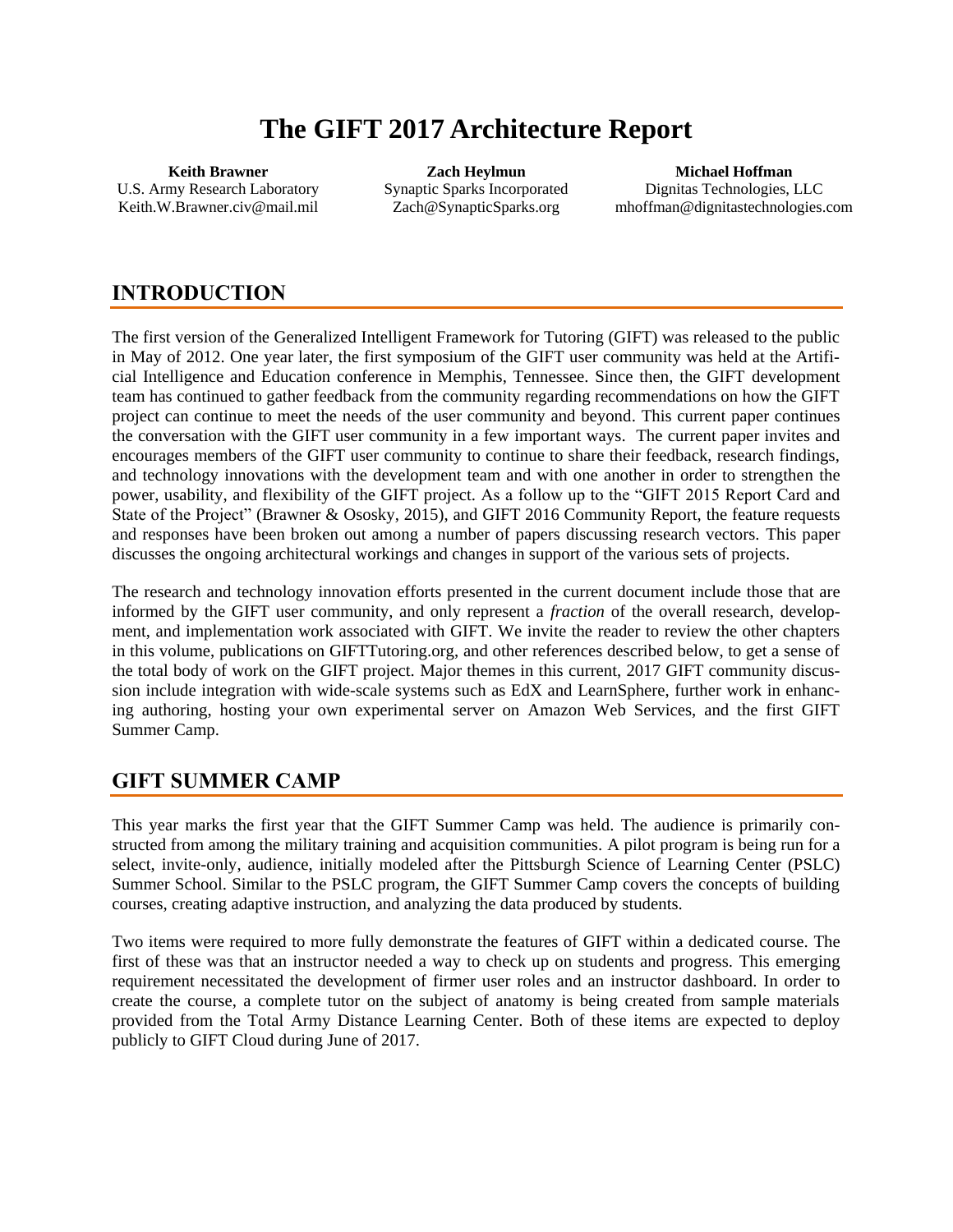### **GIFT CLOUD**

It has been an open secret that the GIFT Cloud instance hosted on cloud.gifttutoring.org has not been a true cloud deployment. A real cloud deployment should have flexible hardware specifications, flexible bandwidth allocations, regular backups, redundancy, and other items. The GIFT Cloud hosted until February had been stationed on a single server computer in Orlando, Florida, subject to power outages and downtime issues. While these issues haven't affected the vast majority of users, the plan was always to move to an Amazon Web Services system. This was performed in February 2017 after some delay. The move from a desktop-based training system to a server-based training system to a cloud-based training system necessitated changes to a number of modules. These changes are described below for posterity.

#### **User and Content Management Systems (UMS/CMS)**

Among the primary features missing from a server-based version of GIFT was the ability to upload and manage content to a user account. Previously GIFT supported the idea of a 'classroom training', where a single user has access to all of the content, with no authentication required in order to run the system. The move to a server-based architecture necessitated the management of users, and the separation of content logic from filesystem logic. Moving to this architecture forced the development of both a content abstraction layer and a user abstraction layer. The abstraction layers were created so that a different CMS or UMS could be used at a later time by a developer with a specific requirement. As such, in the event that an organization would prefer the use of a different CMS/UMS, the port of GIFT to use them should be relatively straightforward through the replacement of function calls in the abstraction layer.

As part of the UMS/CMS selection, the following systems were considered: RUSSEL, Exo Platform, Fedora Commons, TYPO3, Moodle, Gooru Learning, EdX, Alfresco, Plone, Jahia, Hippo CMS, Nuxeo, LifeRay, JackRabbit, and Modeshape. Paper space limits a thorough discussion of each of these items, but a list of features and selections is available upon request. Each of these systems was examined for their ability to be a content repository, support different categories of users, differing user roles, sharing of content, built in upload/download, and backend API support. All of the above options are open source, with many used elsewhere in military educational applications. Nuxeo was eventually selected based on its well-developed backend API, Java framework, variety of deployment options, and flexible plugin architecture. Of special interest was the ability to develop plugins to support the individual needs for each Module.

#### **Database**

GIFT was initially developed with a mySQL database in place. One of the most notable problems from the first GIFT User's Meeting was the difficulty in the installation of GIFT. Specifically, the use of a mySQL database either: a) required administrator privileges, b) conflicted with a database installation of a previous program with unknown password, or c) was beyond the technical ability of the desired user. Because of these difficulties, the standard database was changed from mySQL to derby in 2013. The derby database program can be embedded within Java applications, needs no installation, and has a small footprint (~2MB), but is not fundamentally equipped to handle server-levels of transactions. The move back to the server necessitated a move to a more fully mature database. This change is invisible to the end user, as GIFT uses postgres in its cloud deployment mode for content, but continues to use derby for the downloadable distribution (both Desktop and Server configuration) and for LMS/UMS functionality as it is intended to be used for classroom-scale experimentation.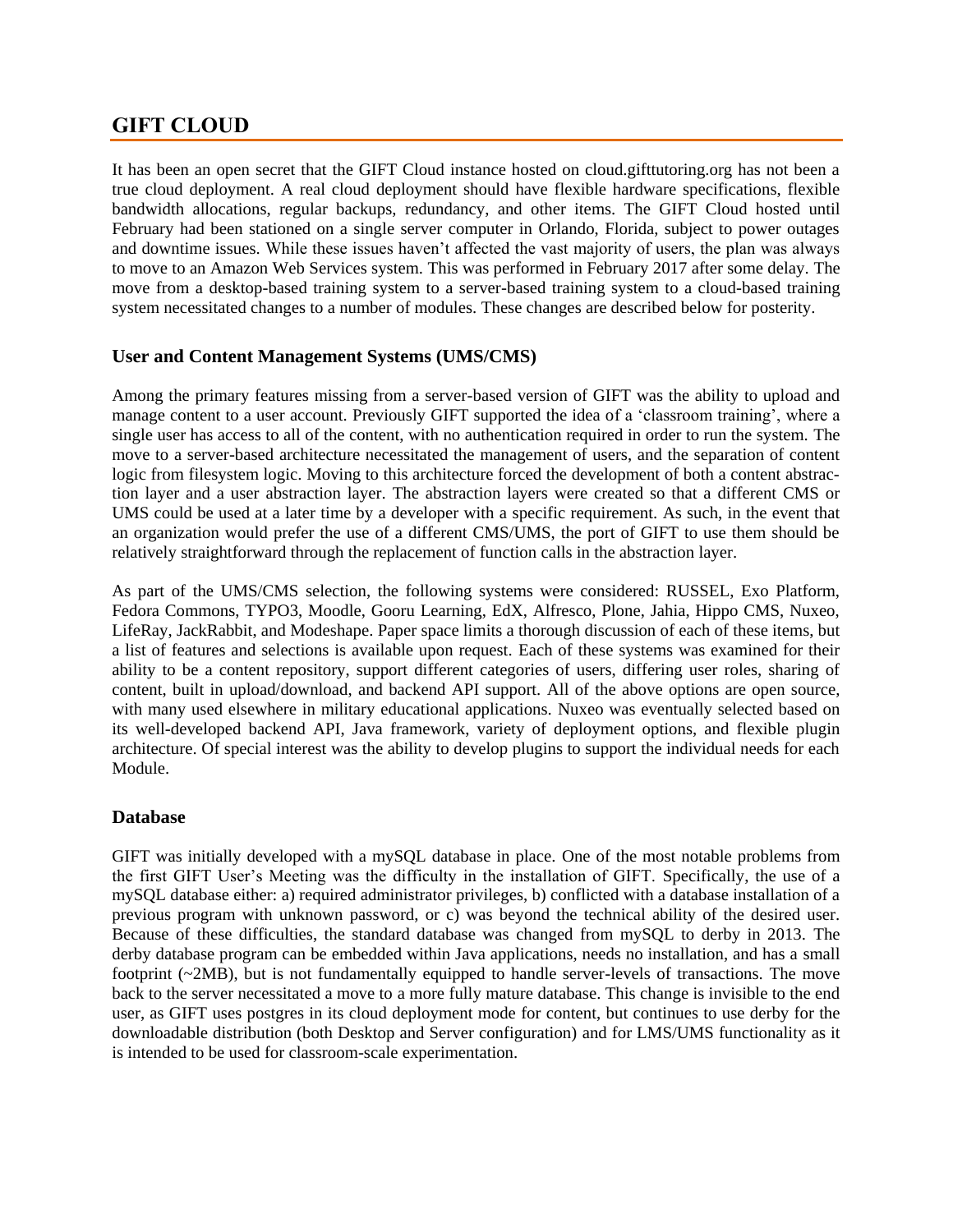#### **Applications**

One of the key problems with developing a server-hosted application is that the link to a desktop application is broken. In order to get around this problem, the GIFT program creates a small executable which serves to interface with desktop application. The desktop application, while it does have to have an existing external interface, does not typically need any special configuration. The acceptance of the JWS application is sufficient to allow the server to control the computer-installed application and provide meaningful feedback on events. This includes embedding RapidMiner plugins and other affective modeling software, if appropriate [\(Rowe, Mott, & Lester, 2015\)](#page-6-1). A similar approach could be taken for Sensor Module components, but has not yet been implemented.

#### **Authentication**

Previously, a GIFT version installed on a local machine has no need of authentication to provide services. However, a server-based version must provide a way to distinguish between users. The cloud version of GIFT uses the authentication provided by gifttutoring.org in order to link accounts, content, and access settings. gifttutoring.org uses the RedMine project as its backend, which uses OAuth for authentication. This authentication can be switched to another (e.g. OAuth) authentication, or with other authentication servers with relatively minimal changes to the source code.

#### **Analysis**

One of the key features of GIFT was the ability to run the Event Reporting Tool (ERT). The ERT was a tool developed to look at GIFT log files and determine what actions the student or system had taken during the course of tutoring interactions. This ability was key to fuse multiple streams of sensor data with learning interactions and system interactions in order to answer research questions such as "did the system take an action that lead to learning?" and "what was the learner state when the system made this decision?". The ERT output results in a format friendly to SPSS for easy analysis, which is also compatible with RapidMiner and most major independent toolsets. Previously, there was not a way to easily port this functionality to a server deployment. The tool has since been reinvented as the "My Research" tab, which allows for both the sharing of tutoring links and analysis of students who use the links.

# **DOMAIN-INDEPENDENT INSTRUCTIONAL MODELS**

GIFT has been constructed in a manner to be independent to the model of the learner, domain, and instruction. As an example of this independent structure, the Domain Module has a configuration called the Domain Knowledge File (DKF), which references code implementations for assessment. Most of these code implementations inherit from an abstract base class of assessment; some of them redirect to external assessment engines, as is the case for the vMedic assessments.

At the time of writing, the Pedagogical Module, at its output, can send four types of request: *Request for Scenario Adaption*, *Request for Performance Assessment*, *Request for Instructional Intervention*, and *Request for Branch Adaption*. Each of these requests, excepting the last, is independent of the instructional model. As a concrete example, consider the following instructional models for adapting within-scenario instruction: a "drill and kill" model, an "expertise based" instructional model, and an "intensive practice" model. The "drill and kill" model runs the same scenario, with feedback, repeatedly until a passing threshold is met. The "expertise based" instructional model runs a scenario, but only provides feedback to novice users; it saves feedback until the end for expert users. The "intensive practice" model restarts after a single mistake, as is common in medical scenarios with high consequence.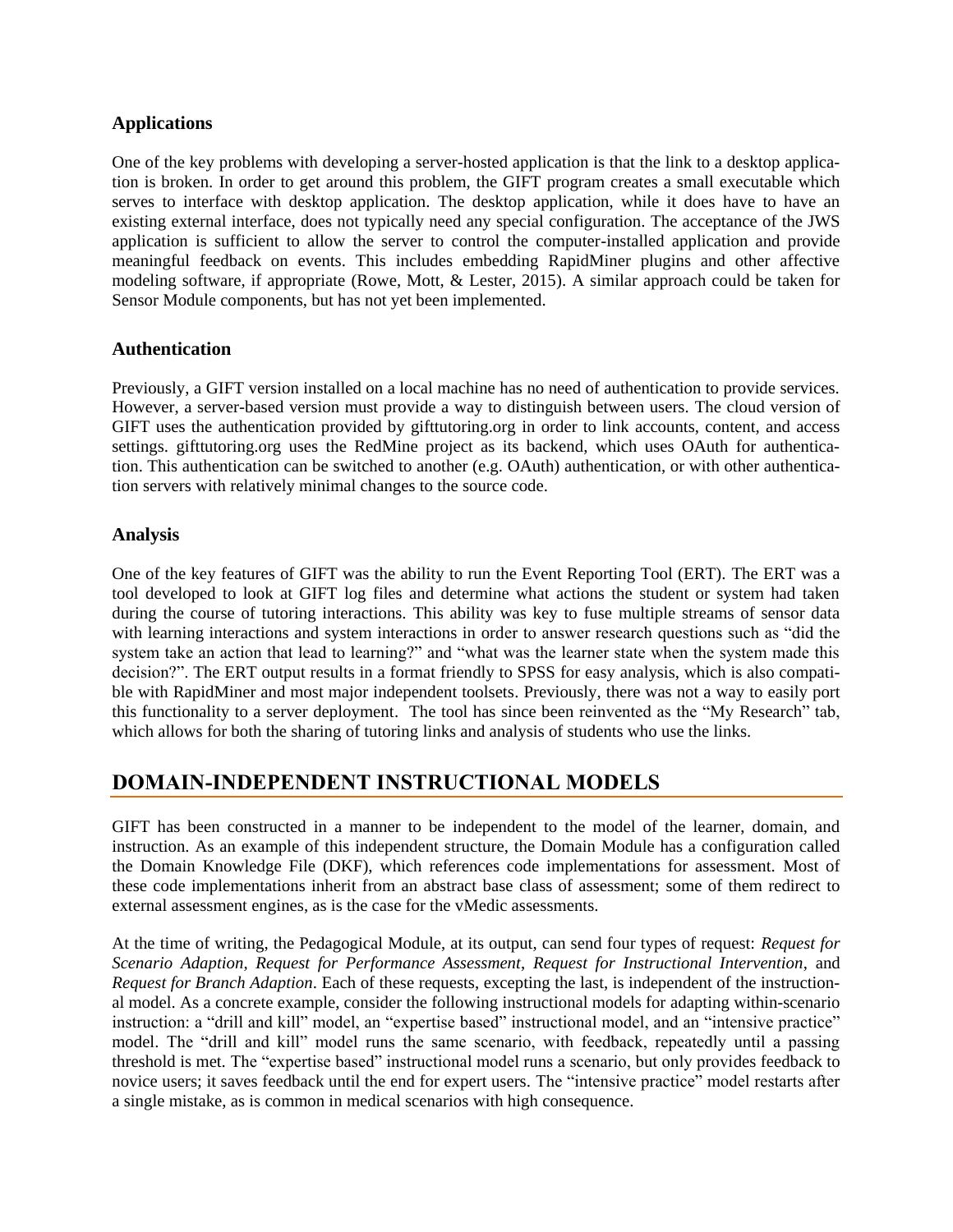Although a simple example, each of the above-discussed models is supported with the current message structure. The *Request for Branch Adaption* message, however, requires the specification of a Merrill Quadrant Enum, which is decidedly *not* independent to the instructional model. This model is being expanded to encompass a variety of instructional strategies (passive, active, constructive) within the model, but GIFT is unnecessarily tied to the Component Display Theory during authoring and runtime. This new functionality is scheduled for release.

In order to break the tie to CDT, the Brach Adaption Strategy is going to support an extra layer of abstraction that will allow current and future pedagogical models to recommend different attributes necessary for selecting content.. Additionally, during authoring time, it will be possible to select variations among instructional strategies, within boxes. In concrete terms, GIFT currently supports the "Adaptive Courseflow" Course Object for dynamic instruction based on the Engine for Management of Adaptive Pedagogy, which is based on Component Display Theory. GIFT will later support a variety of instructional policy boxes with variations on configurations. Each of these will still be tied to the concepts of instruction, and have access to the same type of information as the Adaptive Courseflow Course Object currently has. More details about these changes are discussed within the the paper which discuss Markov Decision Logic [\(Rowe, Pokorny, Goldberg, Mott, & Lester, 2017\)](#page-6-2) and dynamic After Action Review technologies [\(Carlin, Brawner, Nucci, Kramer, & Oster, 2017\)](#page-6-3).

# **ONTOLOGICAL MEDIATION AND VIRTUAL HUMAN TOOLKIT**

GIFT has been designed previously as a modular system with modules are interchangeable. The approach of standardization is useful, provided that the community has come to moderate consensus of the operational parts of the system. The ITS community frequently discusses tutoring systems as a byproduct of their instruction, learner modeling, domain modeling, interface to the student, and authorability. While the authoring tools of any system are frequently tied to the product of the system (e.g. Word and .docx, PhotoShop and .psd, iMovie and .imovieproj, etc.), the modeling performed within the system can be modified and changed through the addition of plugins or extensions. The components of an Intelligent Tutoring System (ITS) which have been agreed upon by the community have been implemented as functional modules within the system. If the default Learner Module, Pedagogical Module, and Sensor module are selected, GIFT, as it currently stands, can be used to create intelligent tutoring systems without the development of plugins, without any programming experience, and without the configuration of any files.

With standardization and componentization comes limitation. Some research projects within the research portfolio conduct studies to verify that learning is occurring. Other research projects conduct studies to test different module configurations, instructional selection algorithms, feedback delivery, or other functionality which is captured within existing modular structure. Some research projects have the goal of developing *new* capabilities for a system – capabilities not necessarily agreed upon as needed by the community; capabilities not necessarily essential for the system at runtime. As example of such a capability is a data mining process for developing a policy for selection of review material after a training interaction [\(Carlin et al., 2016\)](#page-6-4). Which module should encapsulate the data mining portion?

Efforts have been made this year to expand GIFT into an agent-, or service-based system. This change allows for the easier addition of new capabilities, especially new capabilities which fall outside of the scope of existing modules. Examples of capabilities for early integration into this structure include the Markov Decisions Process (MDP) learning from the North Carolina group, the data mining from the Aptima group, and scenario generation techniques.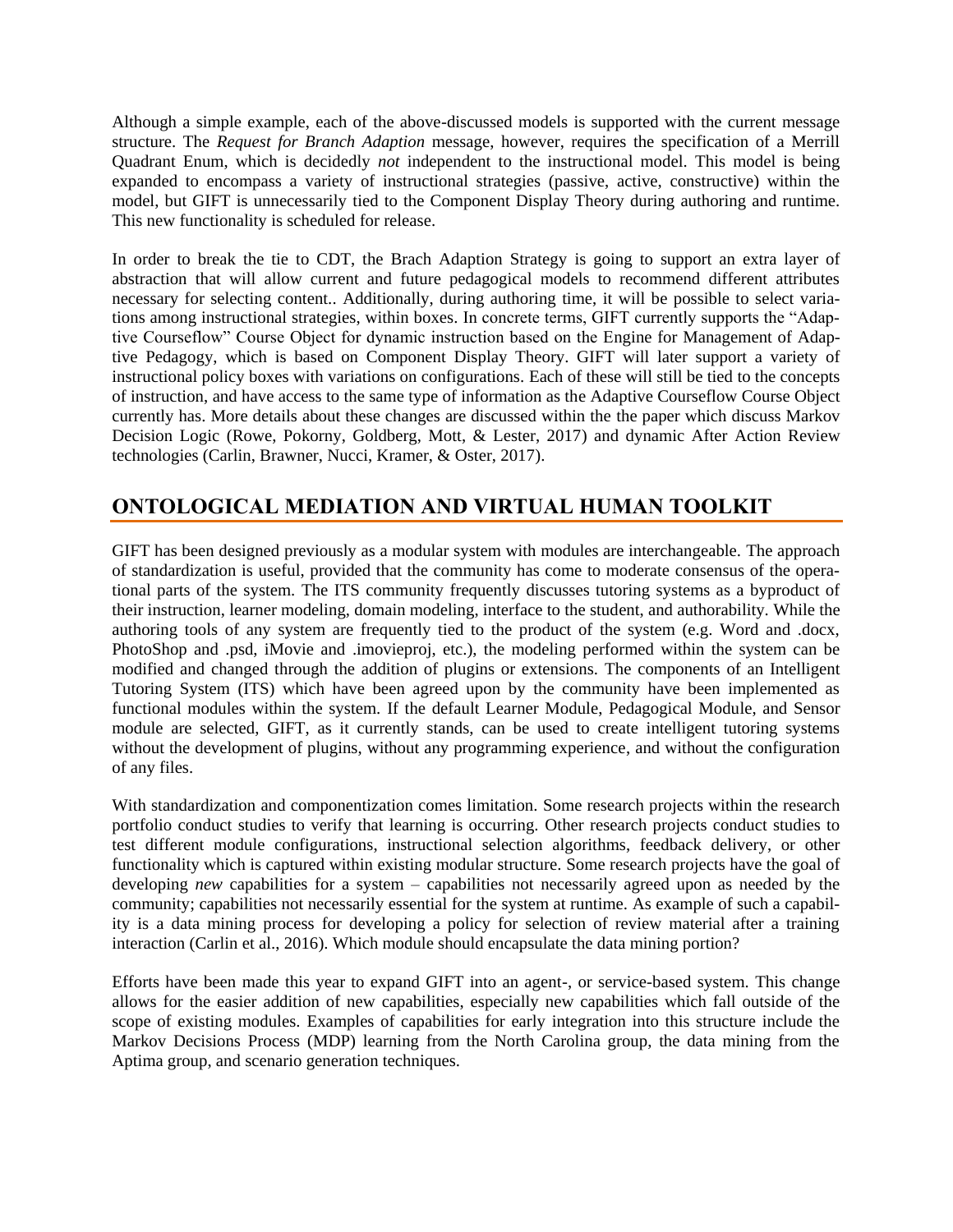The move to a service-driven, instead of module-driven, framework additionally allows for the incorporation of external utilities, such as the super Generalized Learning Utilities (superGLU) [\(Brawner,](#page-6-5)  [Goodwin, & Sottilare, 2016\)](#page-6-5), discussed later in this volume. Additional services, such as those provided from the Virtual Human Toolkit [\(Hartholt et al., 2013\)](#page-6-6) are planned to be added via this approach within the next 12 months. Services include high-quality animation of agents, non-verbal behavior generation, natural language processing, and other items. This approach addressed concerns raised during the previous GIFT Symposium involving RESTful Webservices [\(Goodwin et al., 2016\)](#page-6-7). These efforts are not planned to be released in the next GIFT release, but will be tested for functionality in the summer of 2017. More about these developments can be requested, or researched through the matching paper in this proceedings [\(Nye, Auerbach, Mehta, Hartholt, & Fast, 2017\)](#page-6-8).

# **LEARNING TECHNOLOGY INTEROPERABILITY (LTI) PLUGIN**

The Learning Tools Interoperability (LTI) standard was created by the IMS Global Consortium [\(IMS](#page-6-9)  [Global Learning Consortium, 2010\)](#page-6-9). The LTI standard operates on the idea of consumers, such as Moodle and EdX, and providers, such as game-based interactions and homework problems. In this model, a GIFT "course" can operate as a portion of an overall learning interaction. The GIFT course can be developed with standard GIFT tools and linked to the LTI consumer through the sharing of a few simple pieces of information: the CourseID, launchURL, Key, and Shared Secret, as shown in [Figure 1.](#page-4-0) These are then imported as a part of an EdX (or other LTI) course. Data from the shared course can be analyzed with the GIFT "My Research" for the portions of the course that GIFT manages. This is new architectural functionality where none existed prior. More about this functionality can be read later in this work {Aleven, 2017 #1964}.



<span id="page-4-0"></span>**Figure 1 – LTI Interoperability Configuration UI**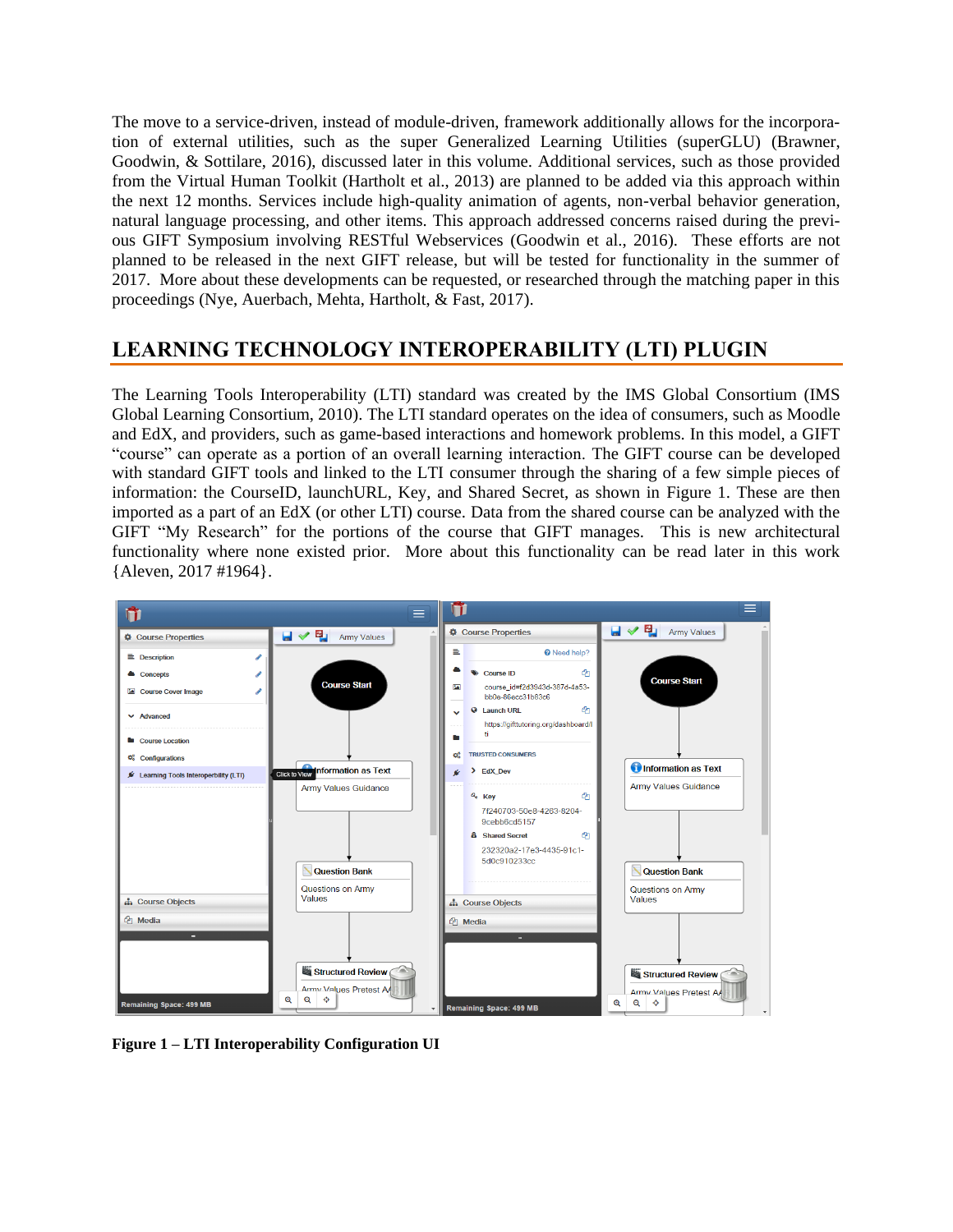# **INCREASED REPORTING**

One of the frequently-requested functions in GIFT is the embedding of experience API (xAPI) data [\(Brawner & Ososky, 2015;](#page-6-0) [Goodwin et al., 2016;](#page-6-7) [Poeppelman, Hruska, Long, & Amburn, 2014\)](#page-6-10). Previously GIFT reported out xAPI data as it matched with simulation-enabled assessments. However, for the purposes of data-mining, storage, and cross-domain synchronization, increased frequency of xAPI reporting has been requested and developed. This increased xAPI reporting has been required for several reasons.

The first of these reasons is for tracking a single user across multiple sessions, such as marksmanship within a classroom, within a simulator, at a live training range, and at a qualification range. Being able to track performance across these items allows for the system to isolate the tutoring actions which not only produced learning in the tutoring system, but eventually led to the end goal of qualification.

The second of these reasons is to enable shared toolsets to make models across multiple domains of instruction, similar to the LearnSphere model. This model allows for multiple systems to store the data in a standard format, such as within a Learner Record Store. Further, reporting xAPI data frequently allows for other, external, systems to use the data, make models of learners or instruction, and share the models with the general GIFT system. For both of these reasons, GIFT now reports xAPI updates as people enter/exit Course Objects, rather than simply at the end of the lesson. Previously, GIFT reported information to the xAPI interfaces less frequently, and at larger gain size.

# **CONCLUSION AND FUTURE RESEARCH DIRECTIONS**

The current deployment of GIFT Cloud is two-fold and split onto a developmental server (devcloud.gifttutoring.org) and a production server (cloud.gifttutoring.org). This allows for the rapid prototyping of features in a testable developmental environment before pushing changes cyclically to the production environment. The advantage of this is rapid deployment, while a disadvantage is that GIFT Cloud is now frequently out of sync with GIFT Desktop. Synchronized versions of GIFT Desktop with limited testing/reliability measures are available upon request, or published privately into the SVN.

Future architectural and ontological research is anticipated in a few key areas. The first of these is team tutoring, where a team tutoring version of GIFT has been used in a few private experiments. A team tutor involves a team DKF, team model (instead of learner model), and team pedagogy. Additionally, each individual may have one or more 'role' DKFs, on which they are assessed, in the event that they play multiple roles. The research understandings for each of these items is limited, the architecture functional, and authoring tools non-existent. The second area is in the further breakout of module processes into webservice function calls, as discussed above. The third area of architectural research is how the integration of new training environments can populate authoring tools to enable within-game creation of tutoring content in areas such as the GIFT Wrap project.

Finally, GIFT is intended to provide members of the training, educational, and research communities with the tools and technology needed to efficiently create, manage, and deliver adaptive tutoring content, through leveraging a flexible and extendable framework. GIFT will be continuously improved and developed for the foreseeable future. The authors would like to remind the members of the GIFT community that they have a valuable opportunity to help shape how these and other features are designed and implemented into GIFT. The GIFT development team encourages members of the GIFT community to continue to communicate feedback, issues, suggestions, and results (of research) in order to help us provide the useful tools, powerful technologies, and positive user experiences that will make adaptive tutoring technology accessible to the broadest possible audience.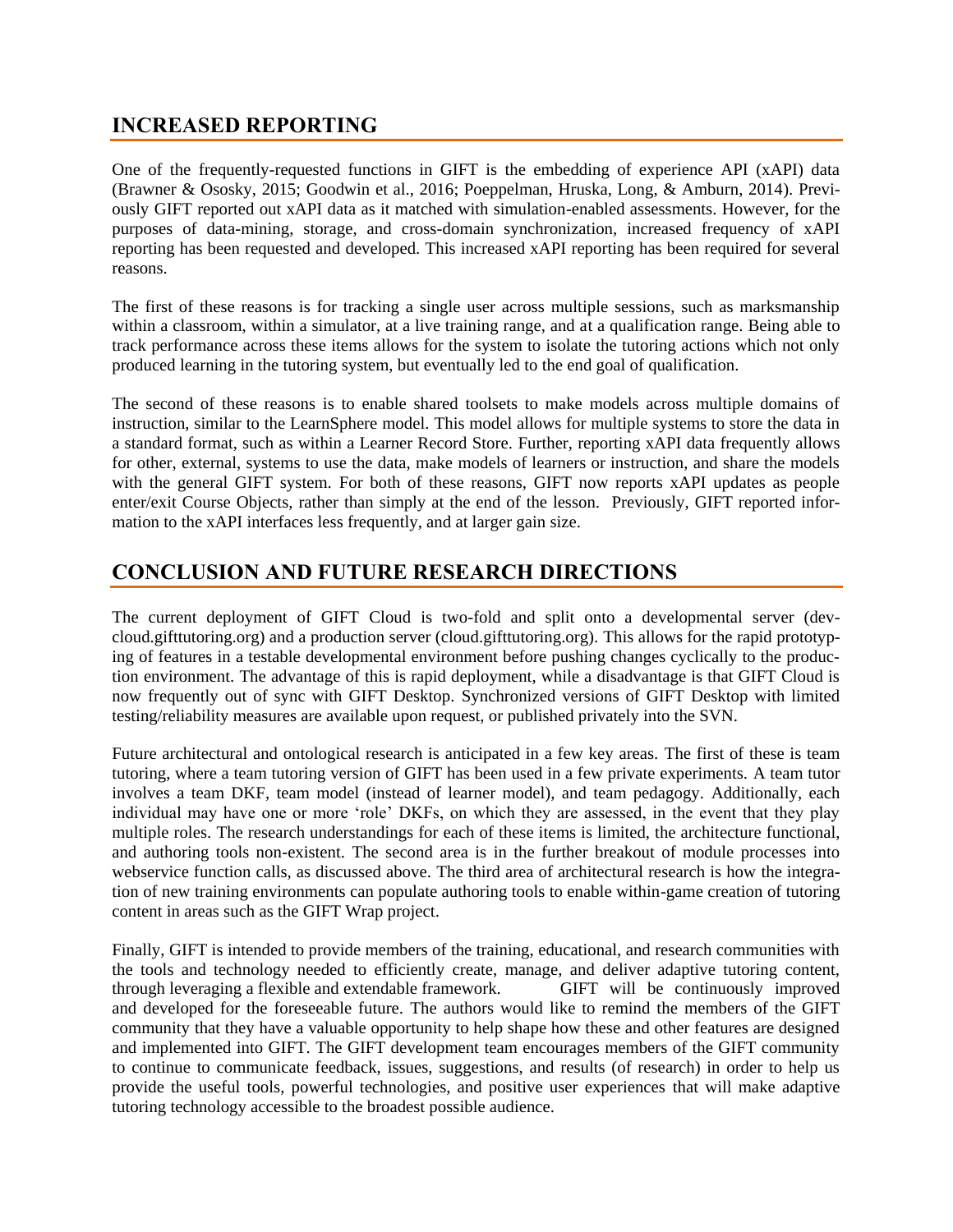#### **REFERENCES**

- <span id="page-6-5"></span>Brawner, K., Goodwin, G., & Sottilare, R. (2016). *Agent-Based Practices for an Intelligent Tutoring System Architecture.* Paper presented at the International Conference on Augmented Cognition.
- <span id="page-6-0"></span>Brawner, K., & Ososky, S. (2015). *The GIFT 2015 Report Card and the State of the Project.* Paper presented at the Generalized Intelligent Framework for Tutoring (GIFT) Users Symposium (GIFTSym3), Orlando, FL.
- <span id="page-6-3"></span>Carlin, A., Brawner, K., Nucci, C., Kramer, D., & Oster, E. (2017). *Educational Data Mining using GIFT Cloud.* Paper presented at the Generalized Intelligent Framework for Tutoring (GIFT) Users Symposium (GIFTSym5), Orlando, FL.
- <span id="page-6-4"></span>Carlin, A., Kramer, D., Nucci, C., Oster, E., Freeman, J., & Brawner, K. (2016). *An Adaptive AAR Capability for GIFT.* Paper presented at the Generalized Intelligent Framework for Tutoring (GIFT) Users Symposium (GIFTSym4).
- <span id="page-6-7"></span>Goodwin, G., Medford, A., Diaz, G., Murphy, J., Twitchell, M., & Blink, M. J. (2016). *Integrating an Interoperable Competency Model with GIFT using the Experience API (xAPI).* Paper presented at the Generalized Intelligent Framework for Tutoring (GIFT) Users Symposium (GIFTSym4).
- <span id="page-6-6"></span>Hartholt, A., Traum, D., Marsella, S. C., Shapiro, A., Stratou, G., Leuski, A., . . . Gratch, J. (2013). *All together now: Introducing the Virtual Human Toolkit.* Paper presented at the International Workshop on Intelligent Virtual Agents.
- <span id="page-6-9"></span>IMS Global Learning Consortium. (2010). IMS GLC learning tools interoperability basic LTI implementation guide.
- <span id="page-6-8"></span>Nye, B., Auerbach, D., Mehta, T., Hartholt, A., & Fast, E. (2017). *Building a Backbone for Multi-Agent Tutoring in GIFT.* Paper presented at the Generalized Intelligent Framework for Tutoring (GIFT) Users Symposium (GIFTSym5), Orlando, FL.
- <span id="page-6-10"></span>Poeppelman, T., Hruska, M., Long, R., & Amburn, C. (2014). *Interoperable Performance Assessment for Individuals and Teams Using Experience API*. Paper presented at the GIFTSym2, Pittsburgh, PA.
- <span id="page-6-1"></span>Rowe, J., Mott, B., & Lester, J. (2015). *Opportunities and Challenges in Generalizable Sensor-Based Affect Recognition for Learning*. Paper presented at the Artificial Intelligence in Education, Madrid, Spain.
- <span id="page-6-2"></span>Rowe, J., Pokorny, B., Goldberg, B., Mott, B., & Lester, J. (2017). *Toward Simulated Students for Reinforcement Learning-Driven Tutorial Planning in GIFT.* Paper presented at the Generalized Intelligent Framework for Tutoring (GIFT) Users Symposium (GIFTSym5), Orlando, FL.

### **ABOUT THE AUTHORS**

*Keith Brawner, PhD is a researcher for the U. S. Army Research Laboratory's Human Research & Engineering Directorate (ARL-HRED), and is a co-creator of the Generalized Intelligent Framework for Tutoring (GIFT). He has 11 years of experience within U.S. Army and Navy acquisition, development, and research agencies. He holds a Masters and PhD degree in Computer Engineering with a focus on Intelligent Systems and Machine Learning from the University of Central Florida. His current research is in ITS architectures and cognitive architectures. He manages research in adaptive training, semi/fully automated user tools for adaptive training content, and architectural programs towards next-generation training.*

*Michael Hoffman is a senior software engineer at Dignitas Technologies, and Dignitas's lead GIFT engineer. He has been responsible for ensuring that the development of GIFT meets the evolving customer requirements in addition to supporting both intelligent tutoring for computer based training and intelligent tutoring technology research of the growing user community. Michael manages and contributes support for the GIFT community through various mediums including the GIFT portal (www.GIFTTutoring.org), annual GIFT Symposium conferences, and technical exchanges with ARL.*

*Zach Heylmun graduated from the University of Florida with a degree in Digital Arts and Science Engineering. After graduation, he worked for Lockheed Martin on low-level, high performance graphics as well as virtual reality rendering for flight simulation and training. Since starting his own company, Voidstar Solutions, as well as helping*